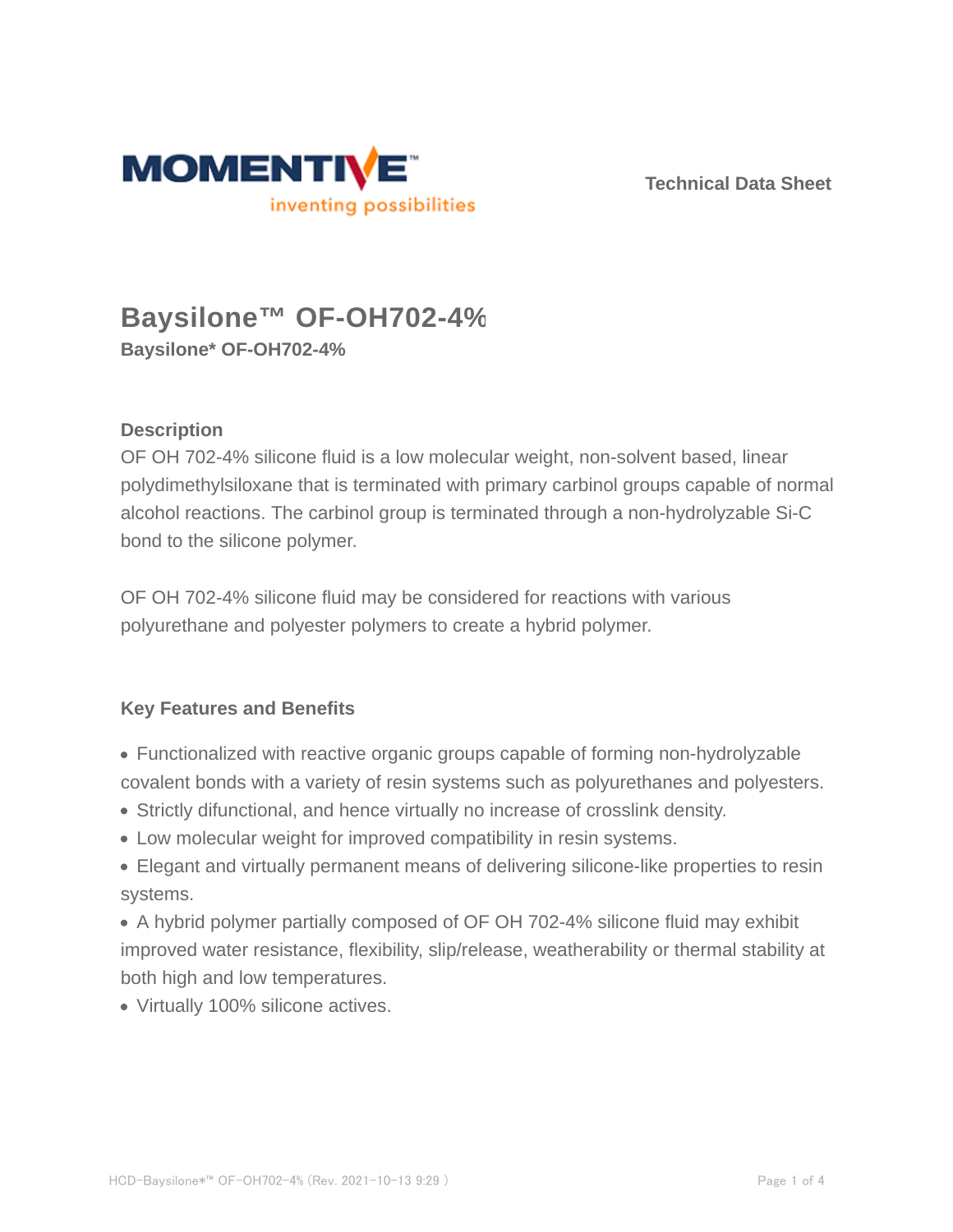#### **Typical Physical Properties**

| Property                  | Unit                       | Value                |  |
|---------------------------|----------------------------|----------------------|--|
| Appearance                |                            | Clear liquid         |  |
| <b>OH</b> value           | weight %                   | $\overline{4}$       |  |
| OH value 132              | $mg_{KOH}$ g <sup>-1</sup> | 132                  |  |
| Kinetic Viscosity at 25°C | $mm^{2}$ s-1               | 37                   |  |
| <b>Water Solubility</b>   |                            | Not soluble in water |  |

The data values of typical physical properties should not be used as specifications that are available if contacting Momentive Performance Materials sales office.

### **Potential Applications**

OF OH 702-4% silicone fluid contains terminal hydroxyalkyl (-CH2-OH) groups. In contrast to the silanol (-Si-OH) terminated dimethylsiloxanes of Silopren\* E or Silopren C fluid series, OF OH 702-4% silicone fluid is able to form non-hydrolyzable ether bonds. Therefore, it may be chemically bonded into resin systems that are reactive towards alcohols, like polyurethane sealants, fabric and leather coatings or synthetic leather, potentially imparting durable silicone properties without creep and migration. OF OH 702-4% silicone fluid is hygroscopic and care should be taken to exclude moisture from the containers, as water may interfere in many of the reactions in which OF OH 702-4% silicone fluid is utilized.

**Patent Status** Standard copy to come

**Product Safety, Handling and Storage** Standard copy to come

**Limitations** Standard copy to come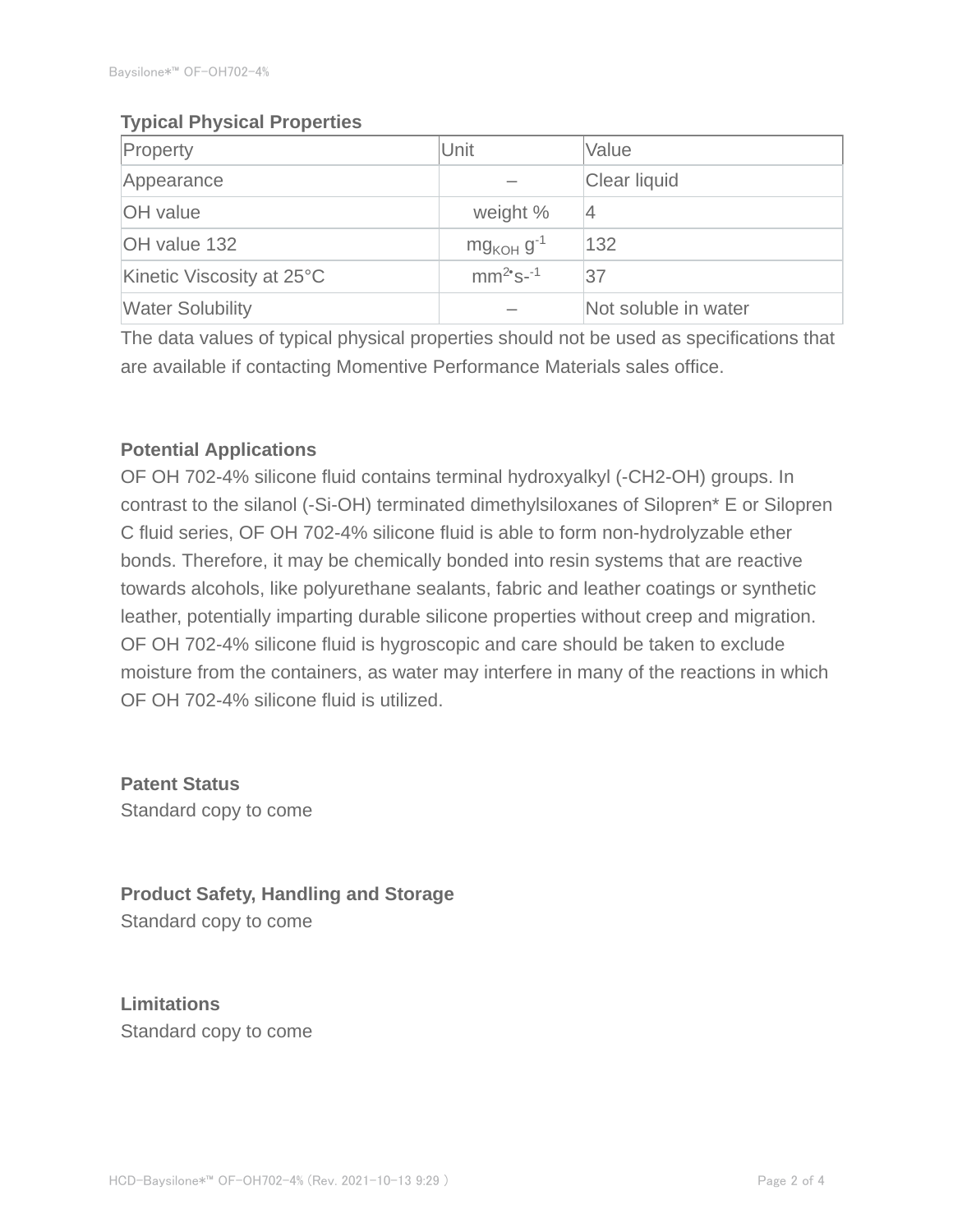#### **Contact Information**

Email

commercial.services@momentive.com

#### **Telephone**

| <b>Americas</b> | <b>Latin America</b> | <b>EMEAI- Europe, Middle</b><br>East, Africa & India | <b>ASIA PACIFIC</b> |
|-----------------|----------------------|------------------------------------------------------|---------------------|
| +1 800 295 2392 | <b>Brazil</b>        | <b>Europe</b>                                        | <b>China</b>        |
| Toll free*      | +55 11 4534 9650     | +390510924300                                        | 800 820 0202        |
| +704 805 6946   | Direct Number        | Direct number                                        | Toll free           |
| Direct Number   |                      |                                                      | +86 21 3860 4892    |
|                 |                      |                                                      | Direct number       |
| *All American   | <b>Mexico</b>        | India, Middle East &                                 | Japan               |
| countries       | +52 55 2169 7670     | <b>Africa</b>                                        | +81 3 5544 3111     |
|                 | <b>Direct Number</b> | + 91 44 71212207                                     | Direct number       |
|                 |                      | Direct number*                                       |                     |
|                 |                      | *All Middle Eastern                                  | <b>Korea</b>        |
|                 |                      | countries, Africa, India,                            | +82 2 6201 4600     |

For literature and technical assistance, visit our website at: www.momentive.com

#### **DISCLAIMER:**

**THE MATERIALS, PRODUCTS AND SERVICES OF MOMENTIVE PERFORMANCE MATERIALS INC. AND ITS SUBSIDIARIES AND AFFILIATES (COLLECTIVELY "SUPPLIER"), ARE SOLD SUBJECT TO SUPPLIER'S STANDARD CONDITIONS OF SALE, WHICH ARE INCLUDED IN THE APPLICABLE DISTRIBUTOR OR OTHER SALES AGREEMENT, PRINTED ON THE BACK OF ORDER ACKNOWLEDGMENTS AND INVOICES, AND AVAILABLE UPON REQUEST. ALTHOUGH ANY INFORMATION, RECOMMENDATIONS, OR ADVICE CONTAINED HEREIN IS GIVEN IN GOOD FAITH, SUPPLIER MAKES NO WARRANTY OR GUARANTEE, EXPRESS OR IMPLIED, (i) THAT THE RESULTS DESCRIBED HEREIN WILL BE OBTAINED UNDER END-USE CONDITIONS, OR (ii) AS TO THE EFFECTIVENESS OR SAFETY OF ANY DESIGN INCORPORATING ITS PRODUCTS, MATERIALS, SERVICES, RECOMMENDATIONS OR ADVICE.**